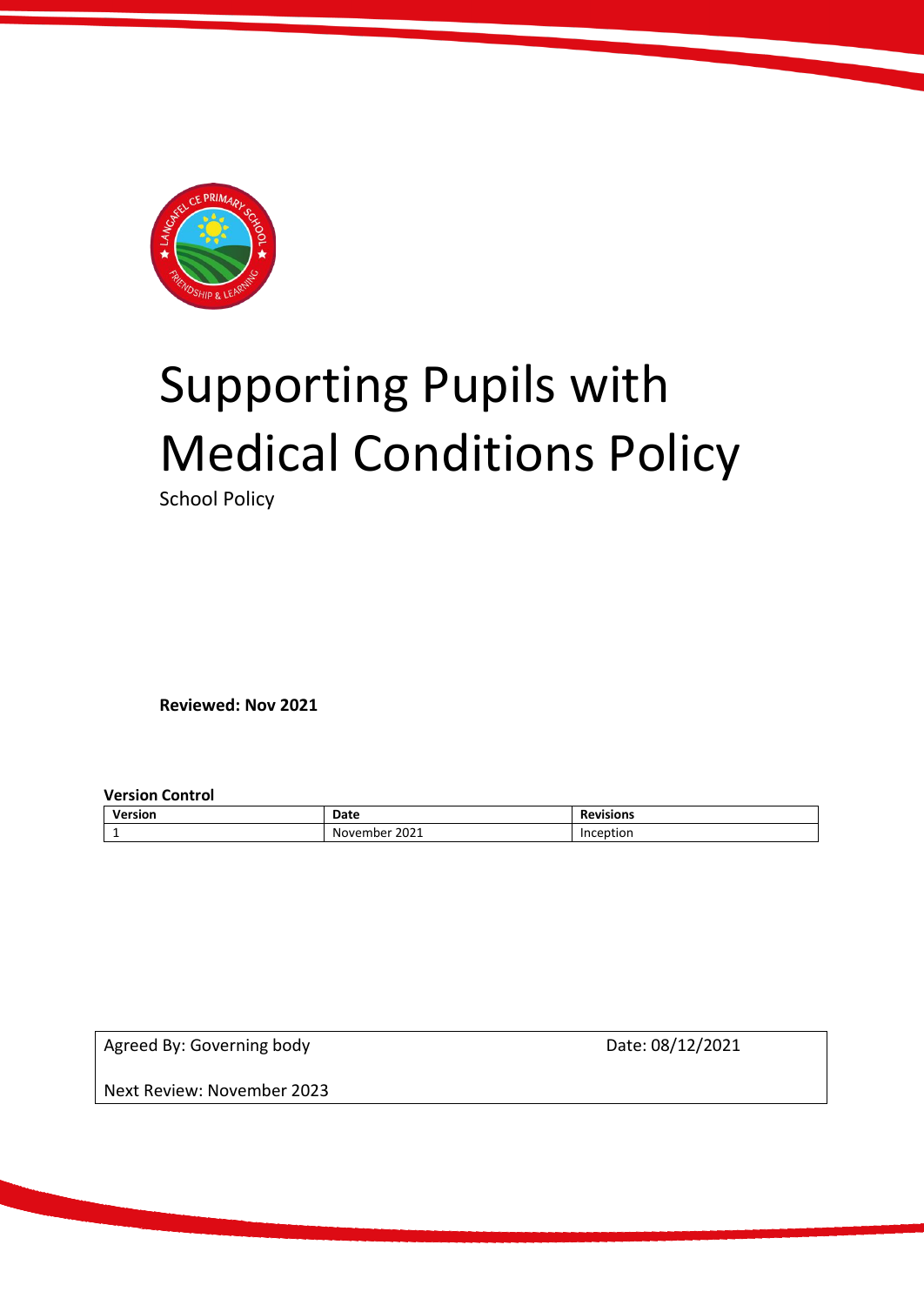

#### SCHOOL VISION

We believe in the potential of every child regardless of background or individual needs as expressed in Luke 15, The Parable of the Lost Sheep. We are committed to providing an emotionally supportive environment, where pupils flourish, growing both spiritually and academically; securing foundations for each child to understand who they are and the unique qualities they bring to the world.

This policy is written in line with the requirements of: -

- Children and Families Act 2014 section 100
- Supporting pupils at school with medical conditions: statutory guidance for governing bodies of maintained schools and proprietors of academies in England, DfE Sept 2014
- 0-25 SEND Code of Practice, DfE 2014
- Mental Health and behaviour in schools: departmental advice for school staff, DfE June 2014
- Equalities Act 2010
- Schools Admissions Code, DfE 1 Feb 2010

This policy should be read in conjunction with the following school policies: -SEN and Disability Policy and Safeguarding policy.

This policy will be reviewed annually.

## **Definitions of medical Conditions**

Pupils' medical needs may be broadly summarised as being of two types: -

**Short-term** affecting their participation at school because they are on a course of medication.

**Long-term** potentially limiting access to education and requiring on-going support, medicines or care while at school to help them to manage their condition and keep them well, including monitoring and intervention in emergency circumstances. It is important that parents feel confident that the school will provide effective support for their child's medical condition and that pupils feel safe.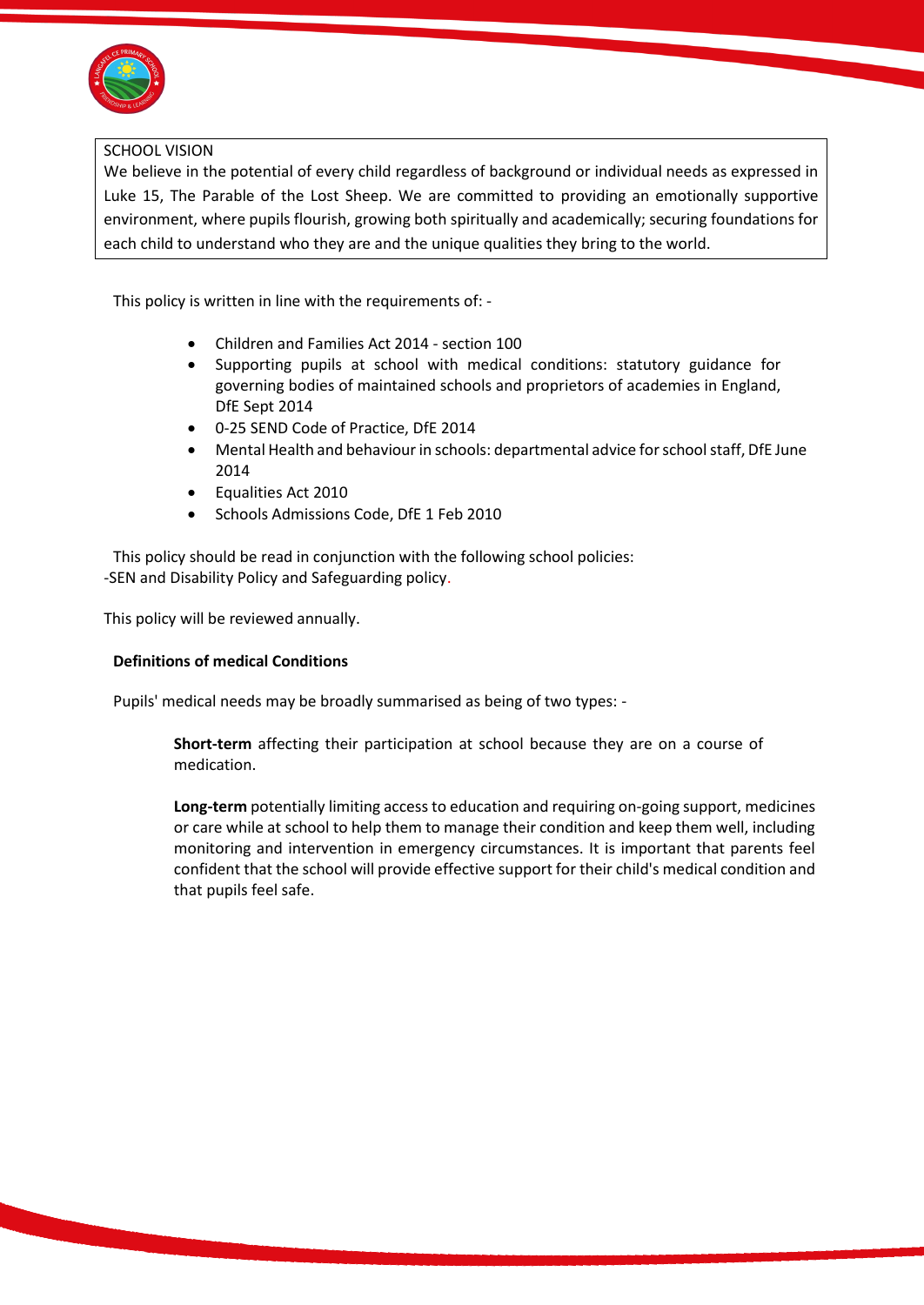

## **THE STATUTORY DUTY OF THE GOVERNING BODY**

The Governing Body remains legally responsible and accountable for fulfilling their statutory duty for supporting pupils at school with medical conditions. The Governing Body of Langafel CE Primary School fulfil this by: -

- o Ensuring that arrangements are in place to support pupils with medical conditions. In doing so we endeavor to ensure that such children can access and enjoy the same opportunities at school as any other child;
- o Taking into account that many medical conditions that require support at school will affect quality of life and may be life-threatening. Some will be more obvious than others and therefore the focus is on the needs of each individual child and how their medical condition impacts on their school life;
- o Ensuring that the arrangements give parents and pupils confidence in the school's ability to provide effective support for medical conditions, should show an understanding of how medical conditions impact on a child's ability to learn, as well as increase their confidence and promote self-care. We will endeavor to ensure that appropriate staff are trained to provide the support that pupils need;
- o Ensuring that no child with a medical condition is denied admission or prevented from taking up a place in school because arrangements for their medical condition have not been made. However, in line with safeguarding duties, we will ensure that pupils' health is not put at unnecessary risk from, for example, infectious diseases, and reserve the right to refuse admittance to a child at times where it would be detrimental to the health of that child or others to do so;
- o Ensuring that the arrangements put in place are sufficient to meet our statutory duties and ensure that policies, plans, procedures and systems are properly and effectively implemented;
- o Developing a policy for supporting pupils with medical conditions that is reviewed regularly and accessible to parents and school staff (this policy);
- o Ensuring that the policy includes details on how the policy will be implemented effectively, including a named person who has overall responsibility for policy implementation (see section below on policy implementation);
- o Ensuring that the policy sets out the procedures to be followed whenever the school is notified that a pupil has a medical condition (see section below on procedure to be followed when notifications is received that a pupil has a medical condition);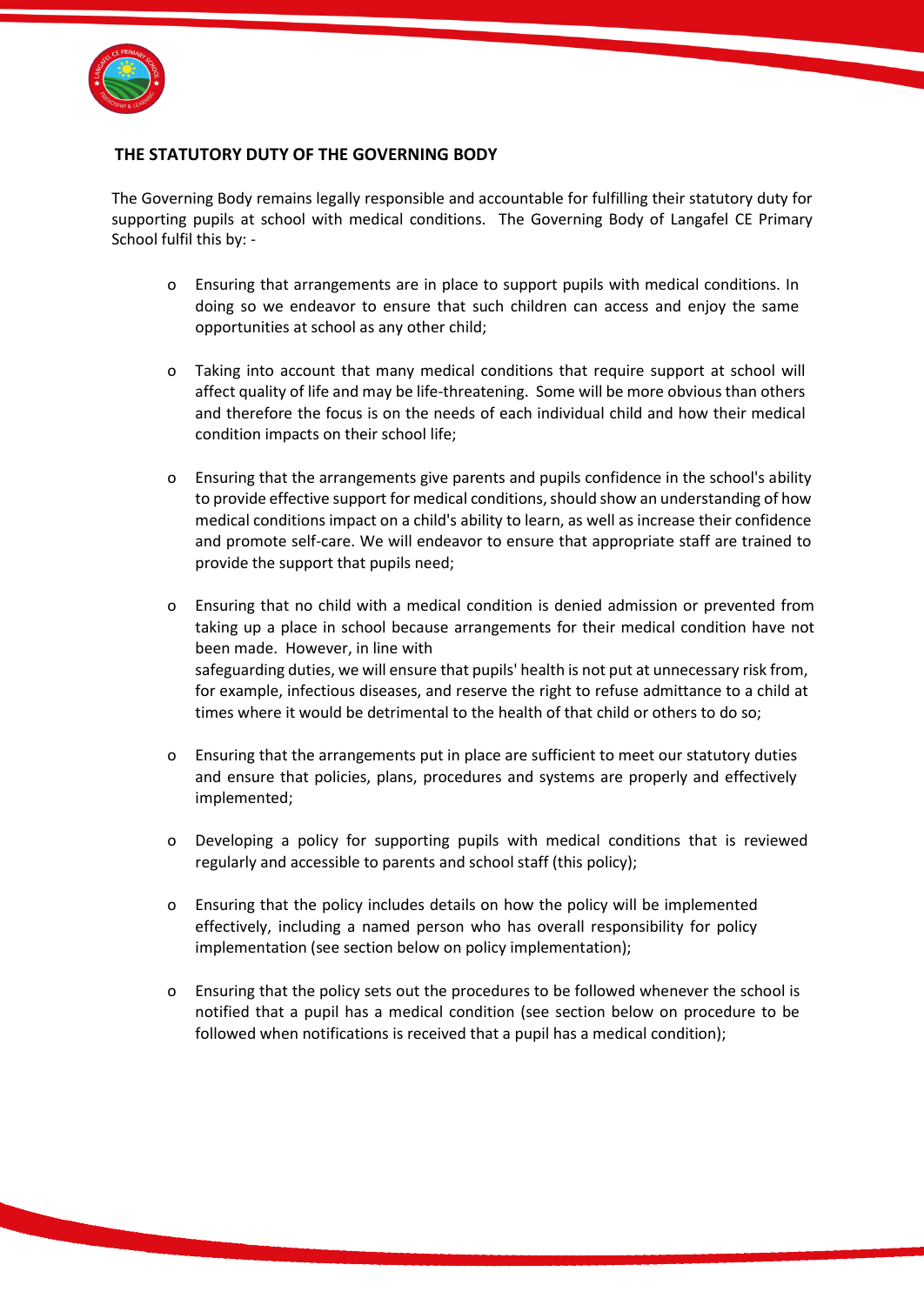

- o Ensuring that the policy covers the role of individual healthcare plans, and who is responsible for their development, in supporting pupils at school with medical conditions (see section below on individual healthcare plans);
- o Ensuring that the school policy clearly identifies the roles and responsibilities of all those involved in arrangements for supporting pupils at school with medical conditions and how they will be supported, how their training needs will be assessed and how and by whom training will be commissioned and provided (see section below on staff training and support);
- o Ensuring that the school policy covers arrangements for children who are competent to manage their own health needs and medicines (see section below on the child's role in managing their own medical needs);
- o Ensuring that the policy is clear about the procedures to be followed for managing medicinesincluding the completion of written records (see section below on managing medicines on school premises);
- o Ensuring that the policy sets out what should happen in an emergency situation (see section below on emergency procedures);
- o Ensuring that the arrangements are clear and unambiguous about the need to actively support pupils with medical conditions to participate in school trips and visits, or in sporting activities, and not prevent them from doing so (see section on day trips, residential trips and sporting activities);
- o Considering whether to
	- develop transport healthcare plans in conjunction with the LA for pupils with life-threatening conditions who use home- to- school transport
	- Purchase and train staff in the use of defibrillators  $\overline{?}$
	- **In line with regulations, hold asthma inhalers for emergency use;**
- o Ensuring that the policy is explicit about what practice is not acceptable (see section on unacceptable practice);
- o Ensuring that the appropriate level of insurance is in place and appropriate to the level of risk (see section on Liability and Indemnity);
- o Ensuring that the policy sets out how complaints may be made and will be handled concerning the support to pupils with medical conditions (see section on complaints).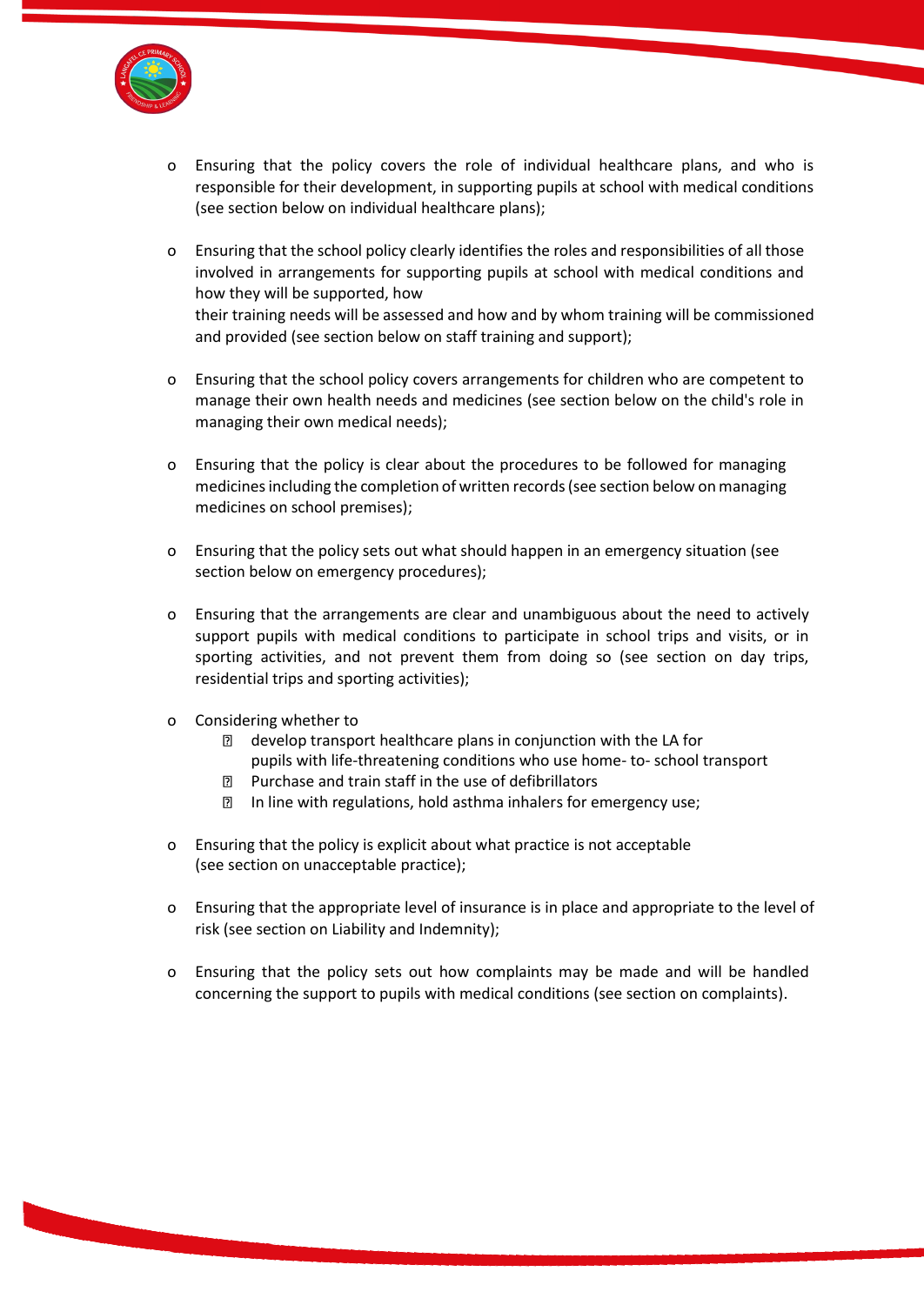

## **POLICY IMPLEMENTATION**

The statutory duty for making arrangements for supporting pupils at school with medical conditions rests with the Governing Body. The Governing Body have conferred the following functions of the implementation of this policy to the staff below, however, the governing body remains legally responsible and accountable for fulfilling our statutory duty.

The overall responsibility for the implementation of this policy is given to the Headteacher / Head of School. S/He will also be responsible for ensuring that sufficient appropriate staff are suitably trained and will ensure cover arrangements in cases of staff absences or staff turnover to ensure that someone is always available and on-site with an appropriate level of training.

The School SENDCO will be responsible for briefing supply teachers, preparing risk assessments for school visits and other school activities outside of the normal timetable and for the monitoring of individual healthcare plans.

The SENDCO and/or the Family Liaison Officer will be responsible in conjunction with parents/carers, for drawing up, implementing and keeping under review the individual healthcare plan for each pupil and making sure relevant staff are aware of these plans.

All members of staff are expected to show a commitment and awareness of children's medical conditions and the expectations of this policy. All new members of staff will be inducted into the arrangements and guidelines in this policy upon taking up their post.

#### **Procedure to be followed when notification is received that a pupil has a medical condition**

This covers notification prior to admission, procedures to cover transitional arrangements between schools or alternative providers, and the process to be followed upon reintegration after a period of absence or when pupils' needs change. For children being admitted to LangafelCE Primary School for the first time with good notification given, the arrangements will be in place for the start of the relevant school term. In other cases, such as a new diagnosis or a child moving to LangafelCE Primary School mid-term, we will make every effort to ensure that arrangements are put in place within four weeks and reviewed within two weeks.

In making the arrangements, we will take into account that many of the medical conditions that require support at school will affect quality of life and may be life- threatening. We also acknowledge that some may be more obvious than others. We will therefore ensure that the focus is on the needs of each individual child and how their medical condition impacts on their school life. We aim to ensure that parents/carers and pupils can have confidence in our ability to provide effective support for medical conditions in school, so the arrangements will show an understanding of how medical conditions impact on the child's ability to learn, as well as increase their confidence and promote self-care.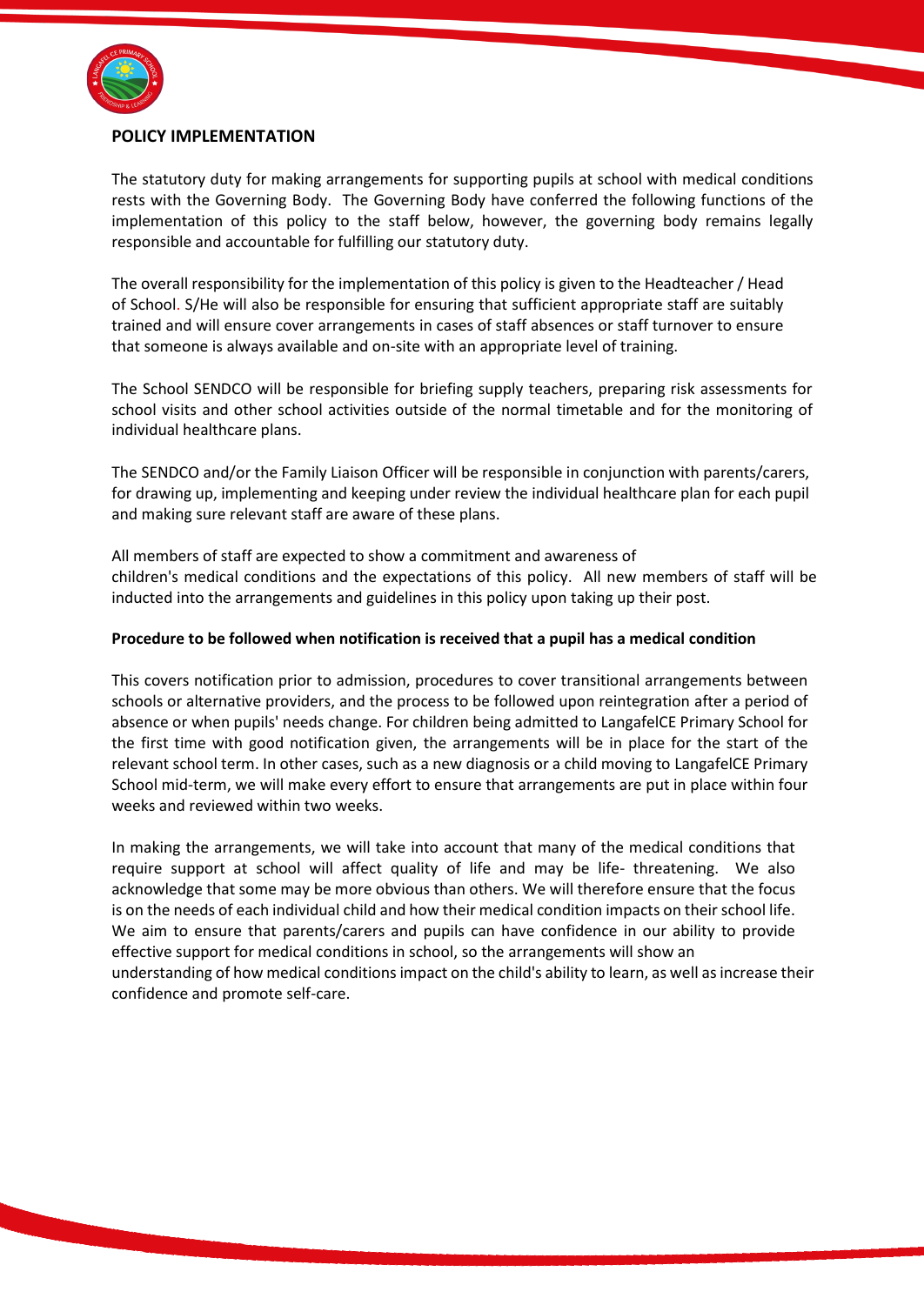

We will ensure that staff are properly trained to support pupils' medical conditions and will be clear about the need to actively support pupils with medical conditions to participate in school trips and visits, or in sporting activities, and not prevent them in doing so. We will make arrangements for the inclusion of pupils in such activities with any adjustments as required unless evidence from a clinician such as a GP states that this is not possible. We will make sure that no child with a medical condition is denied admission or prevented from attending the school because arrangements for supporting their medical condition have not been made. However, in line with our safeguarding duties, we will ensure that all pupils' health is not put at unnecessary risk from, for example infectious disease**.** We will therefore not accept a child in school at times where it would be detrimental to the health of that child or others.

Langafel CE Primary School does not have to wait for a formal diagnosis before providing support to pupils. In cases where a pupil's medical condition is unclear, or where there is a difference of opinion, judgements will be needed about what support to provide based on available evidence. This would normally involve some form of medical evidence and consultation with parents/carers. Where evidence conflicts, some degree of challenge may be necessary to ensure that the right support can be put in place. These discussions will be led by a member of the pastoral and inclusion team and following these discussions, an individual healthcare plan will be written in conjunction with the parent/carers by the SENDCO or the Family Liaison Officer and be put in place.

#### **Individual healthcare plans**

Individual healthcare plans will help to ensure that LangafelCE Primary School effectively supports pupils with medical conditions. They will provide clarity about what needs to be done, when and by whom. They will often be essential, such as in cases where conditions fluctuate or where there is a high risk that emergency intervention will be needed. They are likely to be helpful in the majority of other cases too, especially where medical conditions are long-term and complex. However, not all children will require one. The school, healthcare professional and parent/carer should agree, based on evidence, when a healthcare plan would be inappropriate or disproportionate. If consensus cannot be reached the Headteacher / Head of School is best placed to take a final view. A flow chart for identifying and agreeing the support a child needs and developing an individual healthcare plan is provided at annex A.

Individual healthcare plans will be easily accessible to all who need to refer to them, while preserving confidentiality. Plans will capture the key information and actions that are required to support the child effectively. The level of detail within the plan will depend on the complexity of the child's condition and the degree of support needed. This is important because different children with the same health condition may require very different support. Where a child has SEN but does not have a statement of EHC plan, their special educational needs should be mentioned in their individual healthcare plan.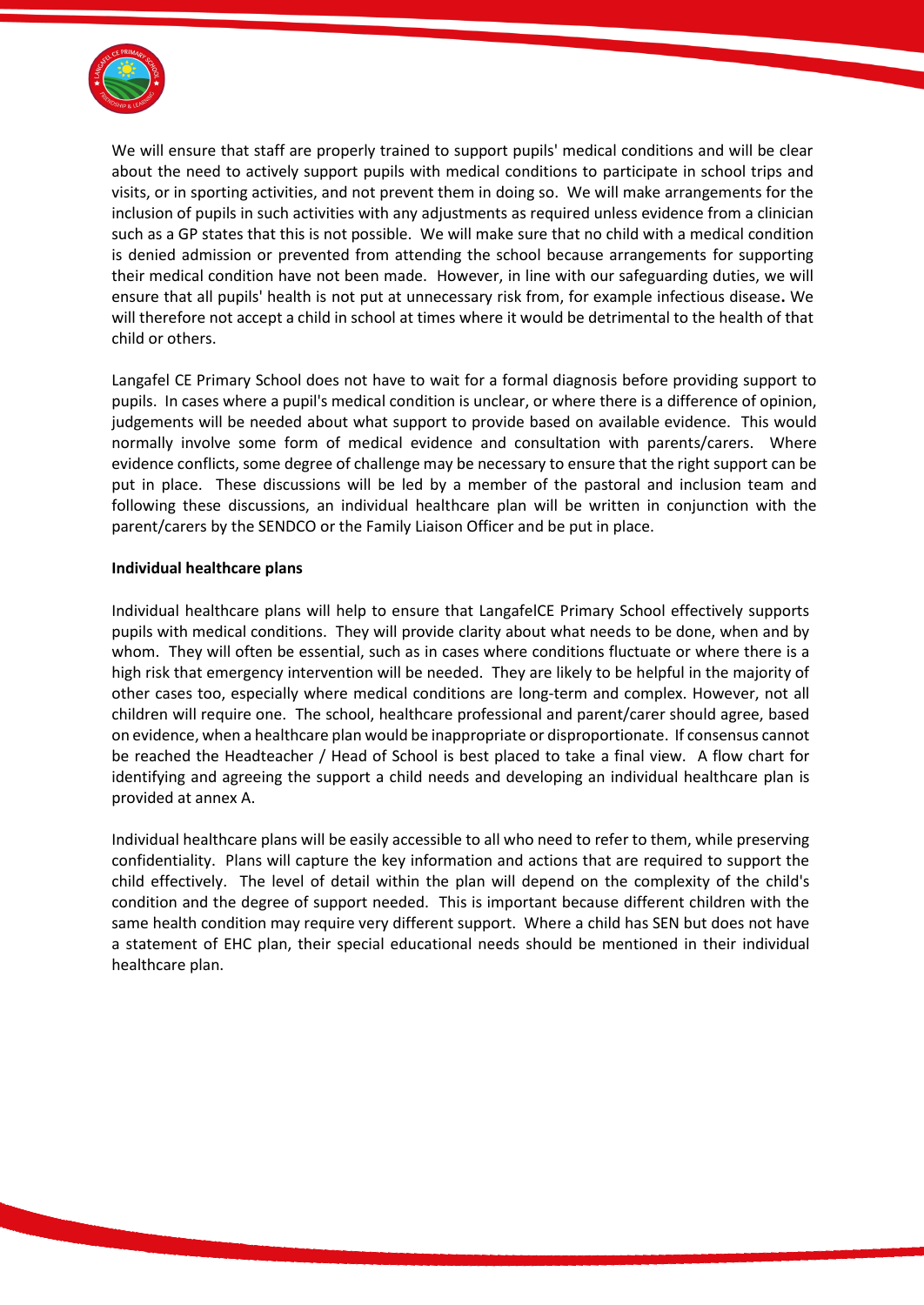

Individual healthcare plans (and their review) should be drawn up in partnership between the school, parents/carers and a relevant healthcare professional e.g. school, specialist or children's community nurse, who can best advise on the particular needs of the child. Pupils should also be involved whenever appropriate. The aim should be to capture the steps which Langafel CE Primary School should take to help manage their condition and overcome any potential barriers to getting the most from their education. Partners should agree who will take the lead in writing the plan, but responsibility for ensuring it is finalised and implemented rests with the school.

Langafel CE Primary School will ensure that individual healthcare plans are reviewed at least annually or earlier if evidence is presented that the child's needs have changed. They will be developed and reviewed with the child's best interests in mind and ensure that LangafelCE Primary School assesses and manages risks to the child's education, health and social wellbeing, and minimises disruption. Where a child is returning to school following a period of hospital education or alternative provision, we will work with the local authority and education provider to ensure that the individual healthcare plan identifies the support the child will need to reintegrate effectively.

Template 1 provides a basic template for the individual healthcare plan, and although this format may be varied to suit the specific needs of each pupil, they should all include the following information

- o The medical condition, its triggers, signs, symptoms and treatments;
- o The pupil's resulting needs, including medication (dose, side effects and storage) and other treatments, time, facilities, equipment, testing, access to food and drink where this is used to manage their condition, dietary requirements and environmental issues e.g. crowded corridors, travel time between lessons;
- o Specific support for the pupil's educational, social and emotional needs for example, how absences will be managed, requirements for extra time to complete exams, use of rest periods or additional support in catching up with lessons, counselling sessions;
- o The level of support needed (some children will be able to take responsibility for their own health needs) including in emergencies. If a child is self-managing their medication, this should be clearly stated with appropriate arrangements for monitoring;
- o Who will provide this support, their training needs, expectations of their role and confirmation of proficiency to provide support for the child's medical condition from a healthcare professional; and cover arrangements for when they are unavailable;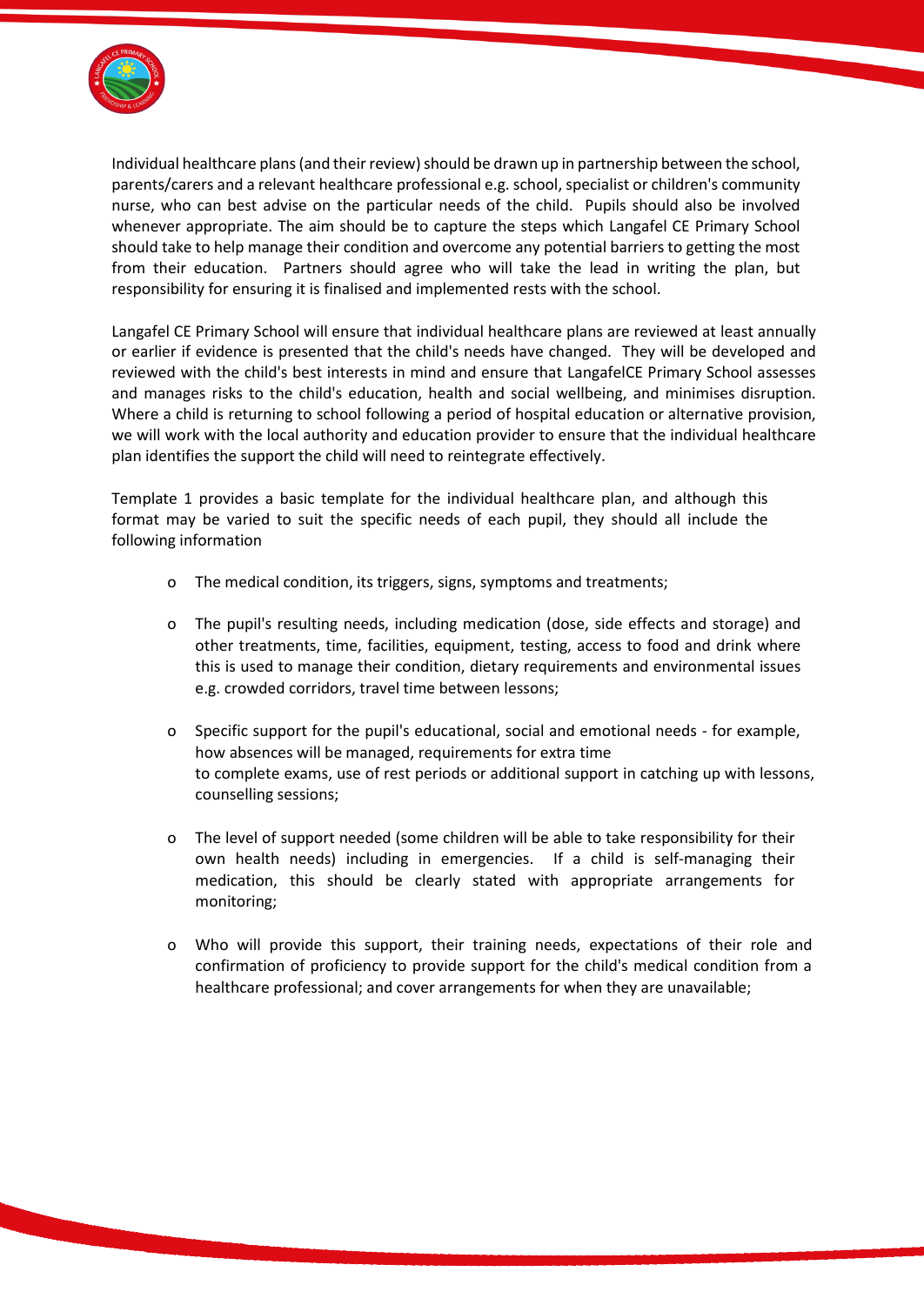

- o Who in the school needs to be aware of the child's condition and the support required;
- o Arrangements for written permission from parents/carer and the Headteacher / Head of School for medication to be administered by a member of staff, or self-administered by the pupil during school hours;
- o Separate arrangements or procedures required for school trips or other school activities outside of the normal school timetable that will ensure the child can participate e.g., risk assessment;
- o Where confidentiality issues are raised by the parent/child, the designated individual to be entrusted with information about the child's condition; and
- o What to do in an emergency, including whom to contact, and contingency arrangements. Some children may have an emergency healthcare plan prepared by their lead clinician that could be used to inform development of their individual healthcare plan

#### **Roles and responsibilities**

Please refer to the section on policy implementation for the functions that have been delegated to different, named members of staff at LangafelCE Primary School.

In addition, we can refer to the Community Nursing Team for support with drawing up Individual Healthcare Plans, provide or commission specialist medical training, liaison with lead clinicians and advice or support in relation to pupils with medical conditions.

Other healthcare professionals, including GPs and pediatricians should notify the Community Nursing Team when a child has been identified as having a medical condition that will require support at school. Specialist local health teams may be able to provide support, and training to staff, for children with particular conditions (e.g. asthma, diabetes, epilepsy)

Pupils with medical conditions will often be best placed to provide information about how their condition affects them. They should be fully involved in discussions about their medical support needs and contribute as much as possible to the development of, and comply with, their individual healthcare plan. Other pupils will often be sensitive to the needs of those with medical conditions, and can, for example, alert staff to the deteriorating condition or emergency need of pupils with medical conditions.

Parents/carers should provide the school with sufficient and up-to-date information about their child's medical needs. They may in some cases be the first to notify the school that their child has a medical condition. Parents are key partners and should be involved in the development and review of their child's individual healthcare plan and may be involved in its drafting. They should carry out any action they have

agreed to as part of its implementation, e.g. provide medicines and equipment and ensure they or another nominated adult are contactable at all times.

Local authorities are commissioners of school nurses for maintained schools and academies in Kent. Under Section 10 of the Children Act 2004, they have a duty to promote co-operation between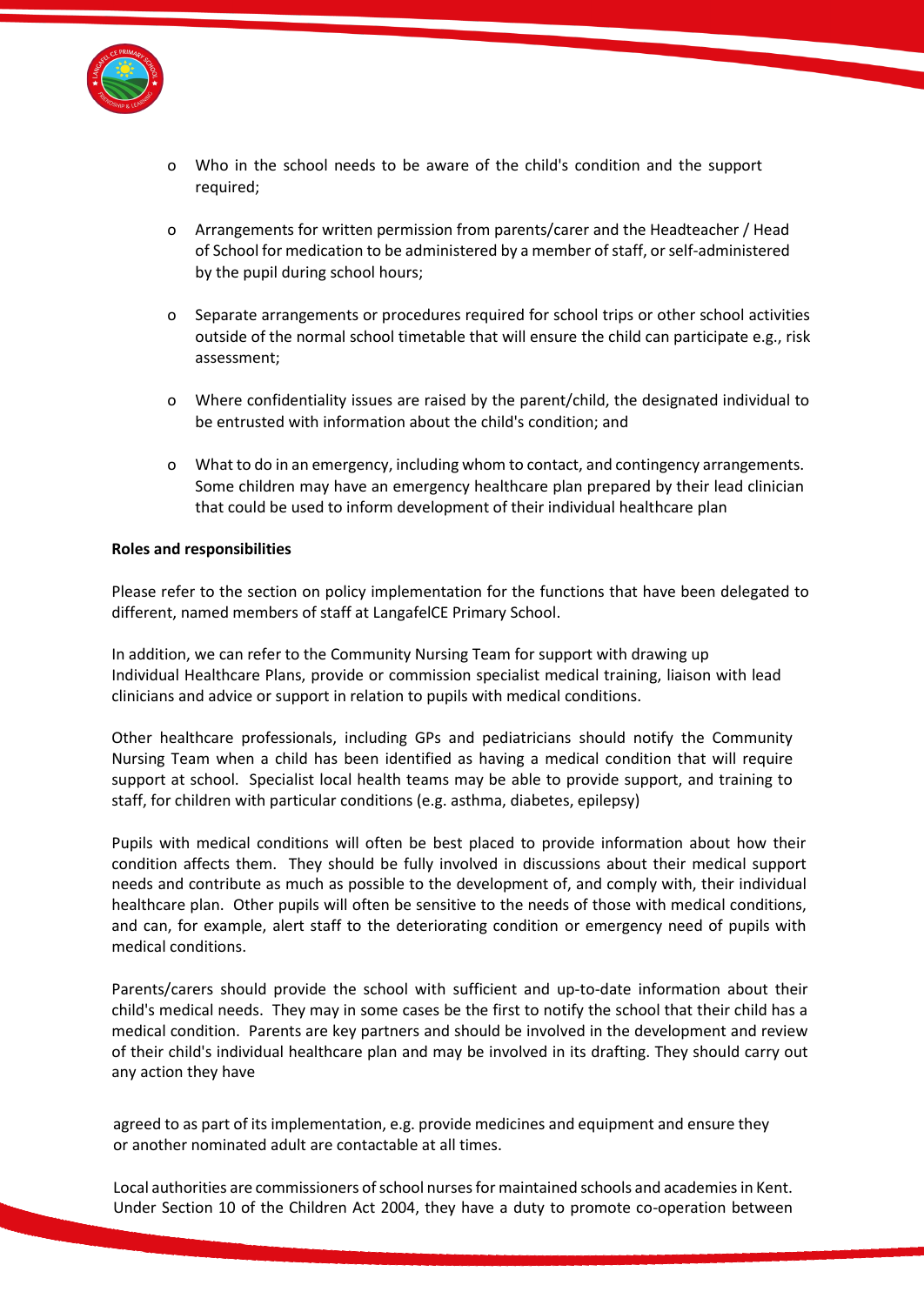

relevant partners such as governing bodies of maintained schools, proprietors of academies, clinical commissioning groups and NHS England, with a view to improving the well-being of children with regard to their physical and mental health, and their education, training and recreation. KCC is currently consulting on the re-organisation of its Health Needs provision which will strengthen its ability to provide support, advice and guidance, including suitable training for school staff, to ensure that the support specified within individual healthcare plans can be delivered effectively. KCC will work with us to support pupils with medical conditions to attend full time. Where pupils would not receive a suitable education in a mainstream school because of their health needs, the local authority has a duty to make other arrangements. Statutory guidance for local authorities sets out that they should be ready to make arrangements under this duty when it is clear that a child will be away from school for 15 days or more because of health needs (whether consecutive or cumulative across the year) education for children with health needs who cannot attend school

Providers of health services should co-operate with schools that are supporting children with medical conditions. They can provide valuable support, information, advice and guidance to schools, and their staff, to support children with medical conditions at school.

Clinical commissioning groups (CCGs) commission other healthcare professionals such as specialist nurses. They have a reciprocal duty to co-operate under Section 10 of the Children Act 2004 (as described above for local authorities). The local Health and Wellbeing Board provides a forum for the local authority and CCGs to consider with other partners, including locally elected representatives, how to strengthen links between education, health and care settings.

The Ofsted inspection framework places a clear emphasis on meeting the needs of disabled children and pupils with SEN and considering the quality of teaching and the progress made by these pupils. Inspectors are already briefed to consider the needs of pupils with chronic or longterm medical conditions alongside these groups and to report on how well their needs are being met. Schools are expected to have a policy dealing with medical needs and to be able to demonstrate that it is being implemented effectively.

#### **Staff training and support**

The following staff have received general training:

School First Aiders: Miss Holly Burgess

All staff in the school have First Aid training at different levels including EPI pen training

Named people for administrating medicines:

School Office Staff: Miss Holly Burgess – Miss Sarah Dawes Senior Leadership Team

A list of staff members with appropriate training will be stored on the shared area.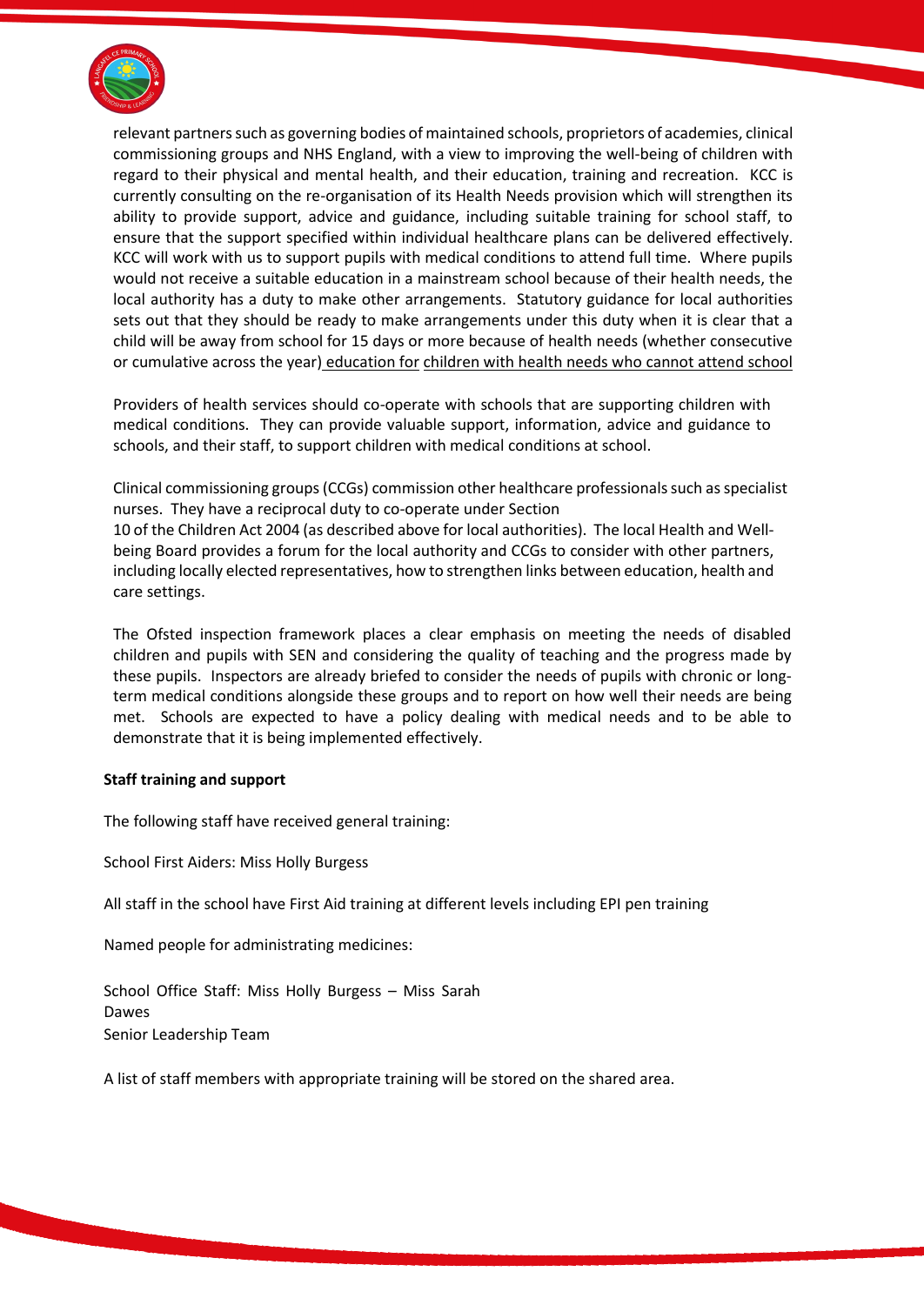

All staff who are required to provide support to pupils for medical conditions will be trained by healthcare professional qualified to do so. The training need will be identified by the healthcare professional during the development or review of the individual healthcare plan. We may choose to arrange training themselves and will ensure that it remains up-to-date.

Training should be sufficient to ensure that staff are competent and have confidence in their ability to support pupils with medical conditions, and to fulfil the requirements set out in the individual healthcare plans. They will need an understanding of the specific medical conditions they are being asked to deal with, their implications and preventative measures.

All staff will receive induction training and regular whole school awareness training so that all staff are aware of the school's policy for supporting pupils with medical conditions and their role in implementing the policy. The Headteacher / Head of School, will seek advice from relevant healthcare professions about training needs, including preventative and emergency measures so that staff can recognise and act quickly when a problem occurs.

The family of a child will often be key in providing relevant information to school staff about how their child's needs can be met, and parents will be asked for their views. They should provide specific advice but should not be the sole trainer.

#### **The child's role in managing their own medical needs**

If, after discussion with the parent/carer, it is agreed that the child is competent to manage his/her own medication and procedures, s/he will be encouraged to do so. This will be reflected in the individual healthcare plan.

Wherever possible children will be allowed to carry their own medicines and relevant devices or should be able to access their medication for self-medication quickly and easily; these will be stored in the locked cupboard in Pastoral Base to ensure that the safeguarding of other children is not compromised. LangafelCE Primary School does also recognise that children who take their medicines themselves and/or manage procedures may require an appropriate level of supervision. If it is not appropriate for a child to self-manage, then relevant staff will help to administer medicines and manage procedures for them.

If a child refuses to take medicine or carry out a necessary procedure, staff should not force them to do so, but follow the procedure agreed in the individual healthcare plan. Parents will be informed so that alternative options can be considered.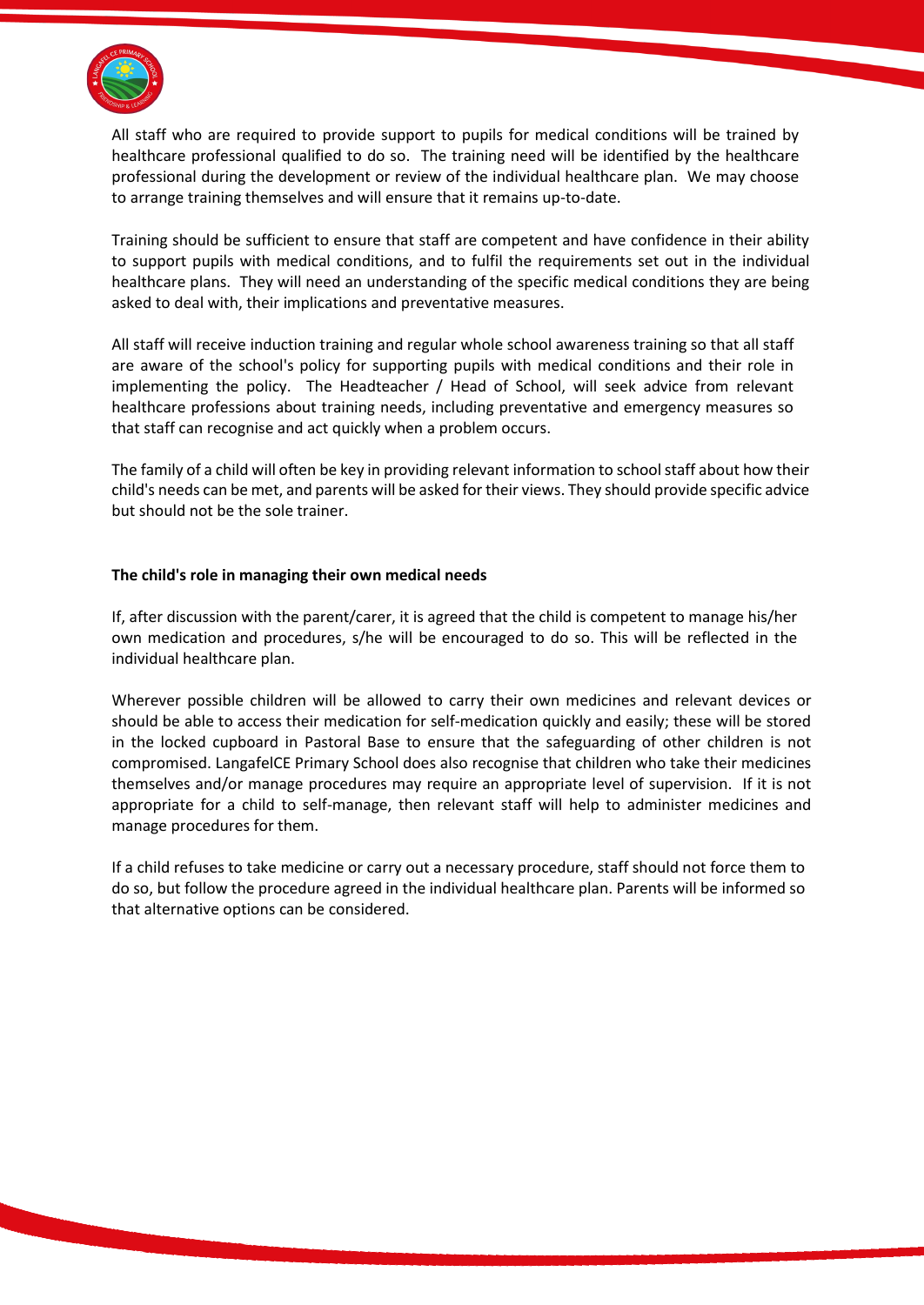

### **Managing medicines on school premises and record keeping**

At Langafel CE Primary School, the following procedures are to be followed:

- o Medicines should only be administered at school when it would be detrimental to a child's health or school attendance not to do so;
- o No child under 16 should be given prescription or non-prescription medicines without their parents written consent (see template B) - except in exceptional circumstances where the medicine has been prescribed to the child without the knowledge of the parents. In such cases, every effort should be made to encourage the child or young person to involve their parents while respecting their right to confidentiality;
- o With parental written consent we will support in administering non-prescription medicines except aspirin or medication containing aspirin unless prescribed by a doctor. Medication, e.g. for pain relief, should never be administered without first checking maximum dosage and when previous dose was taken. Parents will be informed by a slip or phone call that medication has been given in school;
- o Where clinically possible, medicines should be prescribed in dose frequencies which enable them to be taken outside school hours;
- O Langafel CE Primary School will only accept prescribed medicines, with written permission from parent/carer that are in-date, labelled, provided in the original container as dispense a pharmacist and include instructions for administration, dosage and storage. The exception to this is insulin which must be in-date, but will generally be available to schools inside an insulin pen or a pump, rather that its original container;
- o All medicines will be stored safely in the medicine cupboard in the School Office. Children should know where their medicines are at all times and be able to access them immediately. Where relevant, they should know who holds the key to the storage facility.
- o Medicines and devices such as asthma inhalers, blood glucose testing meters and adrenaline pens should be always readily available state where and not locked away. Asthma inhalers should be marked with the child's name.
- o During school trips the first aid trained member of staff will carry all medical devices and medicines required;
- o A child who had been prescribed a controlled drug may legally have it in their possession if they are competent to do so but passing it to another child for use is an offence. Monitoring arrangements may be necessary. Otherwise we will keep all controlled drugs that have been prescribed for a pupil securely stored in a non-portable container and only named staff will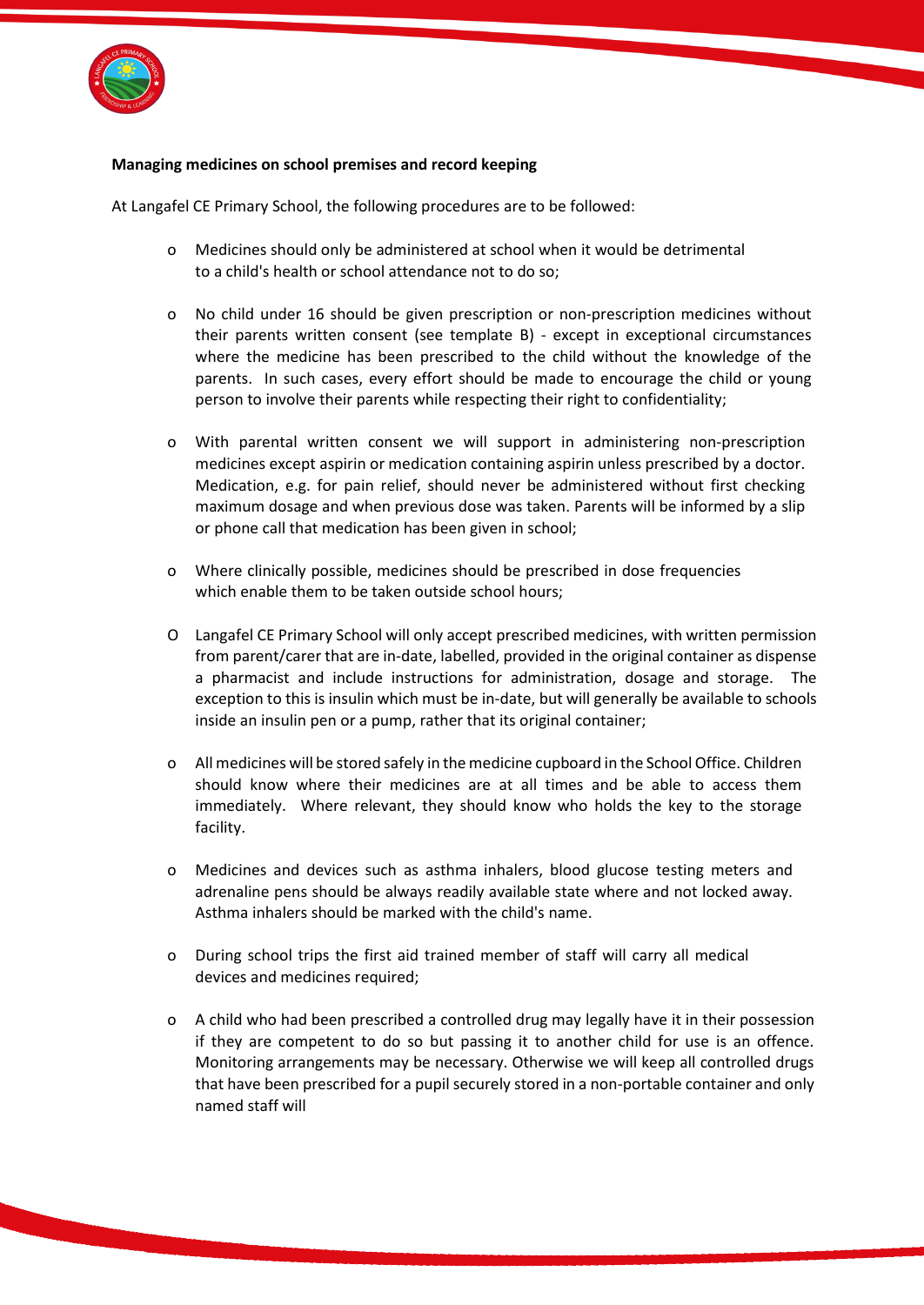

have access. Controlled drugs should be easily accessible in an emergency. A record should be kept of any doses used and the amount of the controlled drug held in the school;

- o Staff administering medicines should do so in accordance with the prescriber's instructions. AAAT Schools will keep a record of all medicines administered to individual children, stating what, how and how much was administered, when and by whom. Any side effects of the medication to be administer at school should be noted. Online records are kept of all medicines administered to children on a spreadsheet in the shared area. These records offer protection to staff and children and provide evidence that agreed procedures have been followed;
- o When no longer required, medicines should be returned to the parent/carer to arrange safe disposal. Sharps boxes should always be used for the disposal of needles and other sharps.

#### **Emergency procedures**

The Headteacher / Head of School will ensure that arrangements are in place for dealing with emergencies for all school activities wherever they take place, including school trips within and outside the UK, as part of the general risk management process.

Where a child has an individual healthcare plan, this should clear define what constitutes an emergency and explain what to do, including ensuring that all relevant staff are aware of emergency symptoms and procedures. Other pupils in the school should know what to do in general terms, such as informing a teacher immediately if they think help is needed.

If a child needs to be taken to hospital, staff should stay with the child until the parent arrives, or accompany a child taken to hospital by ambulance. Schools need to ensure they understand the local emergency services cover arrangements and that the correct information is provided for navigation systems.

#### **Day trips, residential visits, and sporting activities**

We will actively support pupils with medical condition to participate in day trips, residential visits and sporting activities by being flexible and making reasonable adjustments unless there is evidence from a clinician such as a GP that this is not possible.

We will always conduct a risk assessment so that planning arrangements take account of any steps needed to ensure that pupils with medical conditions can be included safely. This will involve consultation with parents/carers and relevant healthcare professions and will be informed by Health and Safety Executive (HSE) guidance on school trips.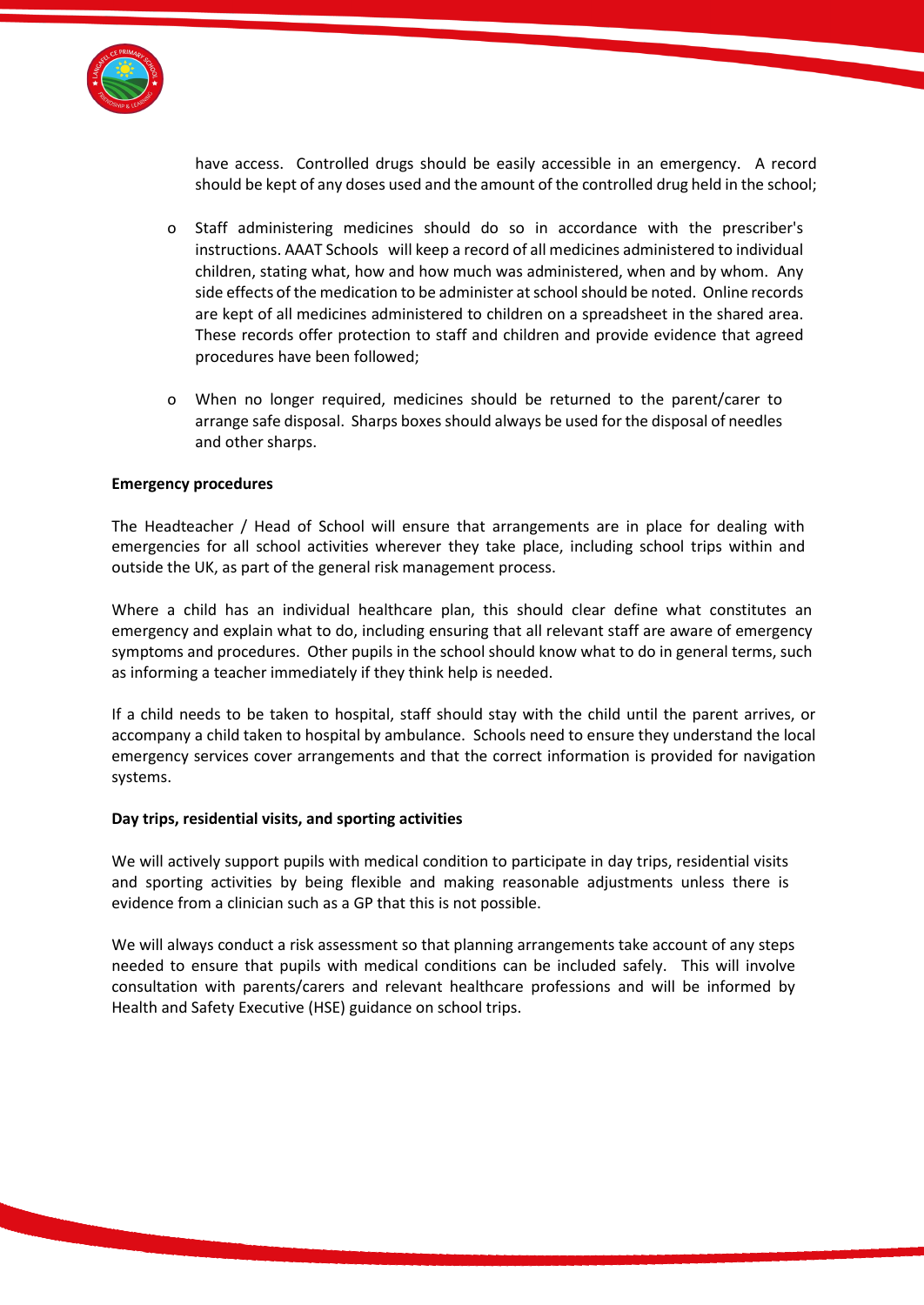

#### **Other issues for consideration**

Where a pupil uses home-to-school transport arranged by the LA and they also have a medical condition which is life-threatening, we will share the pupil's individual healthcare plan with the local authority.

The Governing Body is still considering whether to invest in the defibrillators and staff training.

#### **Unacceptable practice**

Although staff at Langafel CE Primary School should use their discretion and judge each case on its merit with reference to the child's individual healthcare plan, it is not generally acceptable practice to:

- o Prevent children from easily accessing their inhalers and medication and administering their medication when and where necessary;
- o Assume that every child with the same condition requires the same treatment;
- o Ignore the views of the child or their parents/carers; or ignore medical evidence or opinion (although this may be challenged);
- o Send children with medical conditions home frequently or prevent them from staying for normal school activities, including lunch, unless this is specified in their individual healthcare plans;
- o If the child becomes ill, send them to the School Office unaccompanied or with someone suitable;
- o Penalise children for their attendance record if their absences are related to their medical condition, e.g. hospital appointments;
- o Prevent pupils from drinking, eating or taking toilet breaks whenever they need to in order to manage their medical condition effectively;
- o Require parents/carers, or otherwise make them feel obliged, to attend school to administer medication or provide medical support to their child, including with toileting issues. No parent should have to give up working because the school is failing to support their child's medical needs; or
- Prevent children from participating or creating unnecessary barriers to children participating in any aspect of school life, including school trips, e.g. by requiring parents to accompany the child.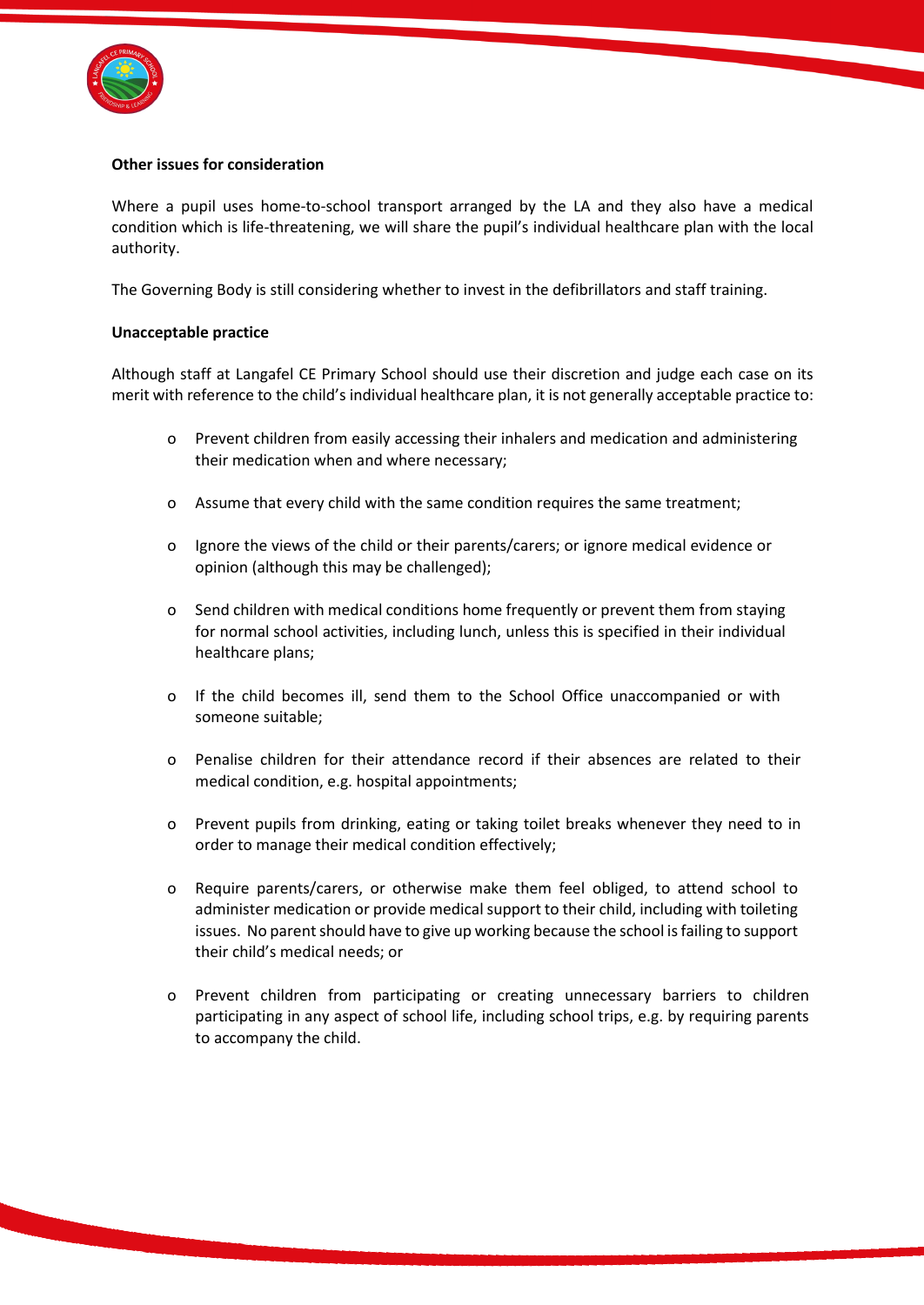

**Liability and indemnity**

#### **Insurance provider: Zurich**

#### **Complaints**

Should parents/carers be unhappy with any aspect of their child's care at LangafelCE Primary School, they must discuss their concerns with the school. This will be with the class teacher in the first instance, with whom any issues should be addressed. If this does not resolve the problem or allay the concern, the problem should be brought to a member of the leadership team, who will, where necessary, bring concerns to the attention of the Headteacher / Head of School. In the unlikely event of this not resolving the issue, the parent/carer must make a formal complaint using the School Complaints Procedure.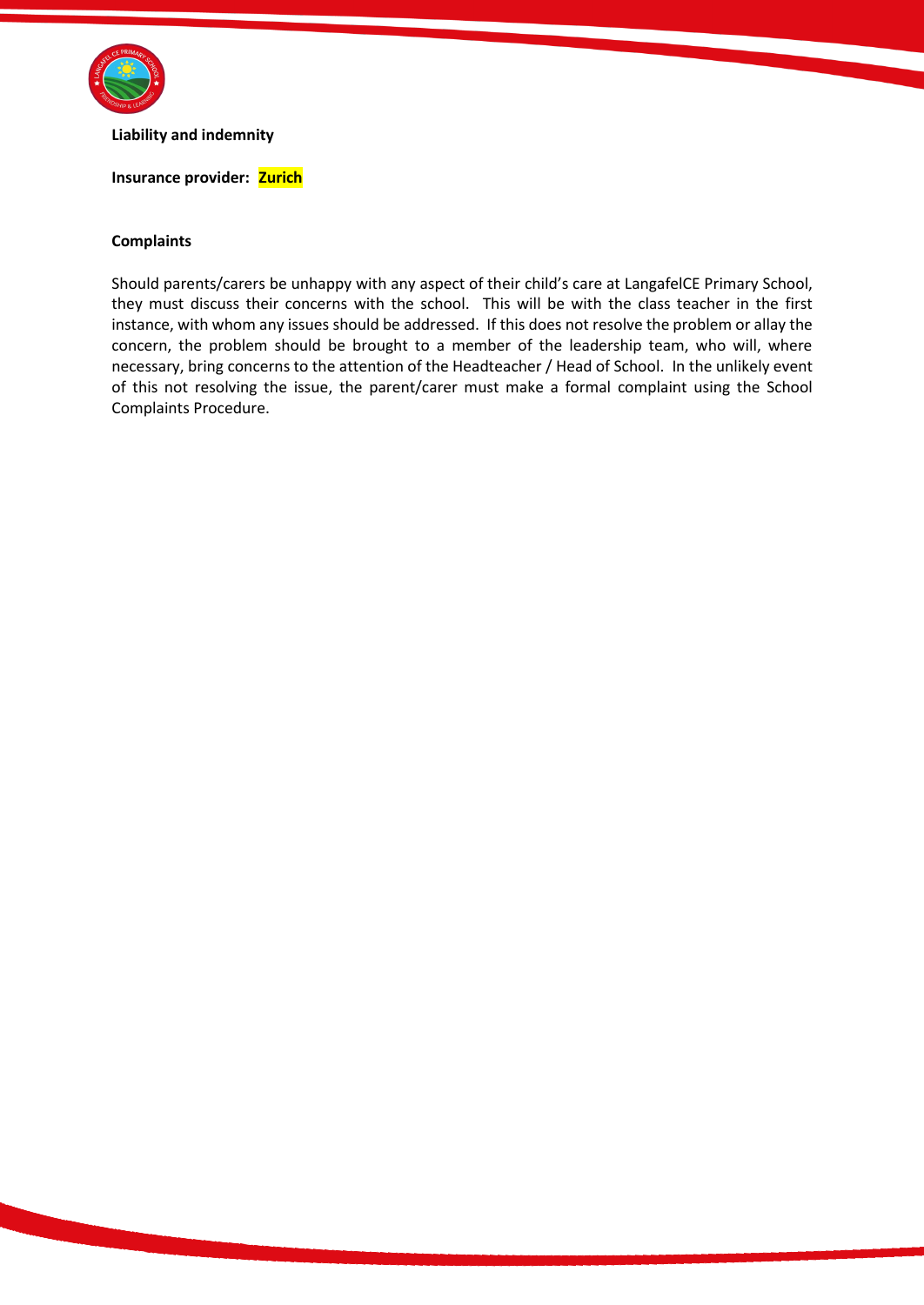

## **Annex A: Model process for developing individual healthcare plans**

|                                                                                                    | Parent or healthcare professional informs school that child has been newly                                                                                                                                                                     |  |  |
|----------------------------------------------------------------------------------------------------|------------------------------------------------------------------------------------------------------------------------------------------------------------------------------------------------------------------------------------------------|--|--|
|                                                                                                    | diagnosed, or is due to attend new school, or is due to return to school,                                                                                                                                                                      |  |  |
|                                                                                                    | after a long-term absence, or that needs                                                                                                                                                                                                       |  |  |
|                                                                                                    | have changed                                                                                                                                                                                                                                   |  |  |
|                                                                                                    |                                                                                                                                                                                                                                                |  |  |
|                                                                                                    | Headteacher / Head of School or senior member of school staff to whom this<br>has been delegated, co-ordinates meeting to discuss child's medical<br>support needs; and identifies member of school staff who will provide<br>support to pupil |  |  |
|                                                                                                    | Meeting to discuss and agree on need for IHCP to include key school staff,<br>child, parent, relevant healthcare professional and other medical/health<br>clinician as appropriate (or to consider written evidence provided by<br>them)       |  |  |
|                                                                                                    |                                                                                                                                                                                                                                                |  |  |
|                                                                                                    | Develop IHCP in partnership - agree who leads on writing it. Input<br>from healthcare professional must be provided                                                                                                                            |  |  |
|                                                                                                    |                                                                                                                                                                                                                                                |  |  |
|                                                                                                    | School staff training needs identified                                                                                                                                                                                                         |  |  |
|                                                                                                    |                                                                                                                                                                                                                                                |  |  |
|                                                                                                    | Healthcare professional commissions/delivers training and staff signed-<br>off as competent-review date agreed                                                                                                                                 |  |  |
|                                                                                                    |                                                                                                                                                                                                                                                |  |  |
| IHCP implemented and circulated to all relevant staff                                              |                                                                                                                                                                                                                                                |  |  |
| IHCP reviewed annually or when condition changes. Parent or<br>healthcare professional to initiate |                                                                                                                                                                                                                                                |  |  |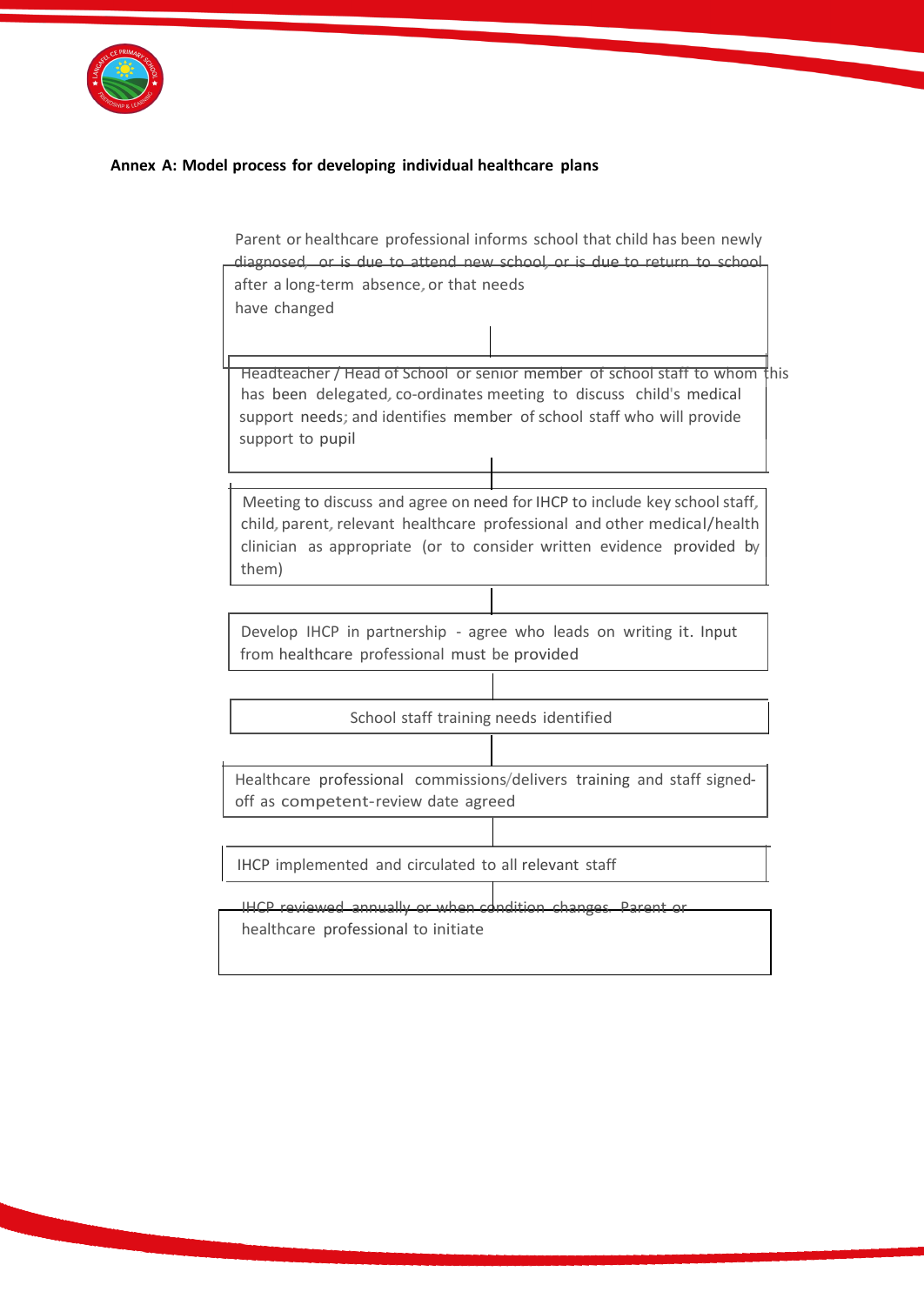

## **Template A: individual healthcare plan**

Name of school/setting

Child's name

Group/class/form

Date of birth

Child's address

Medical diagnosis or condition

Date

Review date

## **Family Contact Information**

Name

Phone no. (work)

(home)

(mobile)

Name

Relationship to child

Phone no. (work) (home)

(mobile)

## **Clinic/Hospital Contact**

Name

Phone no.

## **G.P.**

Name

Phone no.



Who is responsible for providing support in school

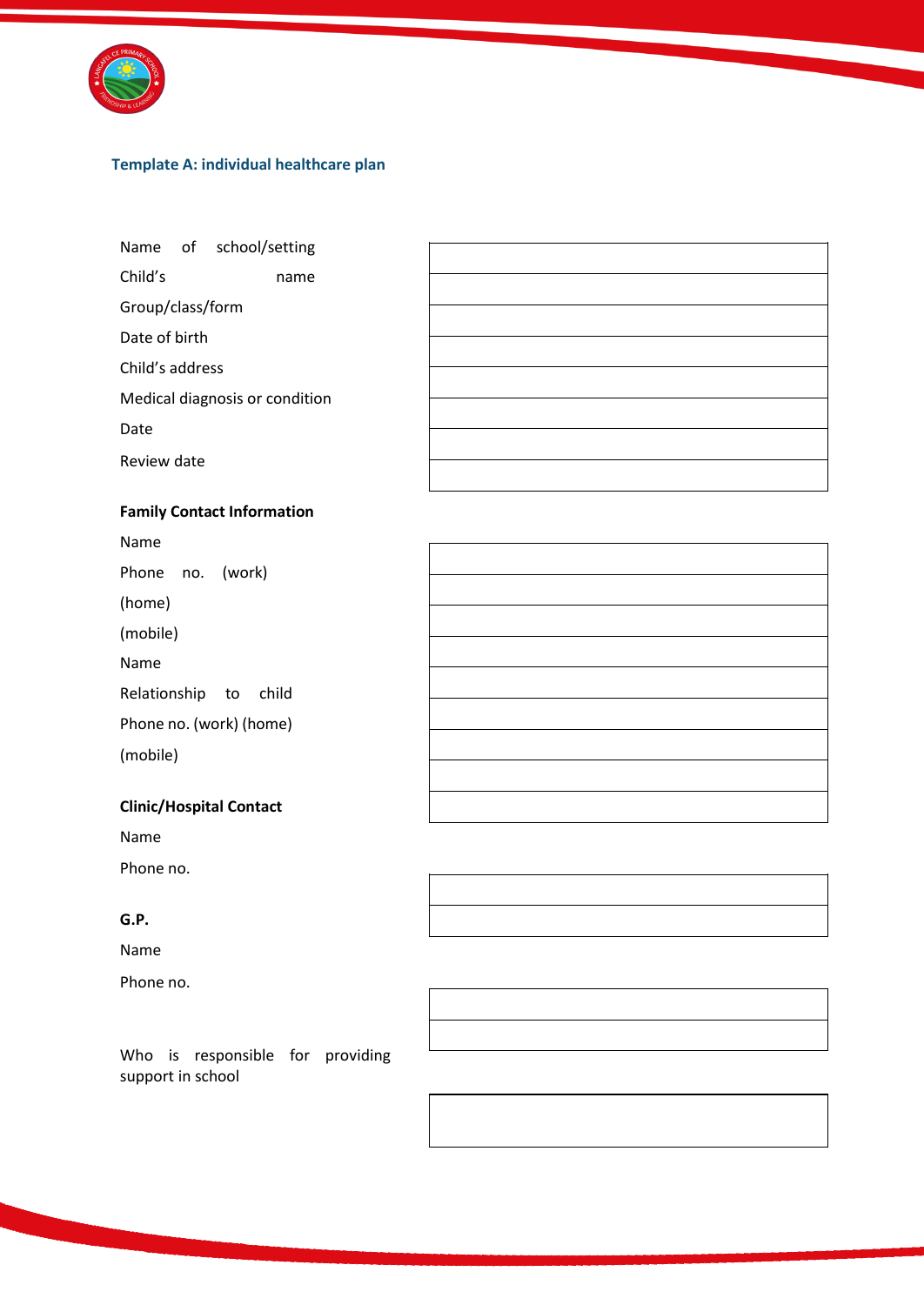

Describe medical needs and give details of child's symptoms, triggers, signs, treatments, facilities, equipment or devices, environmental issues etc.

Name of medication, dose, method of administration, when to be taken, side effects, contraindications, administered by/self-administered with/without supervision

Daily care requirements

Specific support for the pupil's educational, social and emotional needs

Arrangements for school visits/trips etc.

Other information

Describe what constitutes an emergency, and the action to take if this occurs

Who is responsible in an emergency *(state if different for off-site activities)*

Plan developed with

Staff training needed/undertaken – who, what, when

Form copied to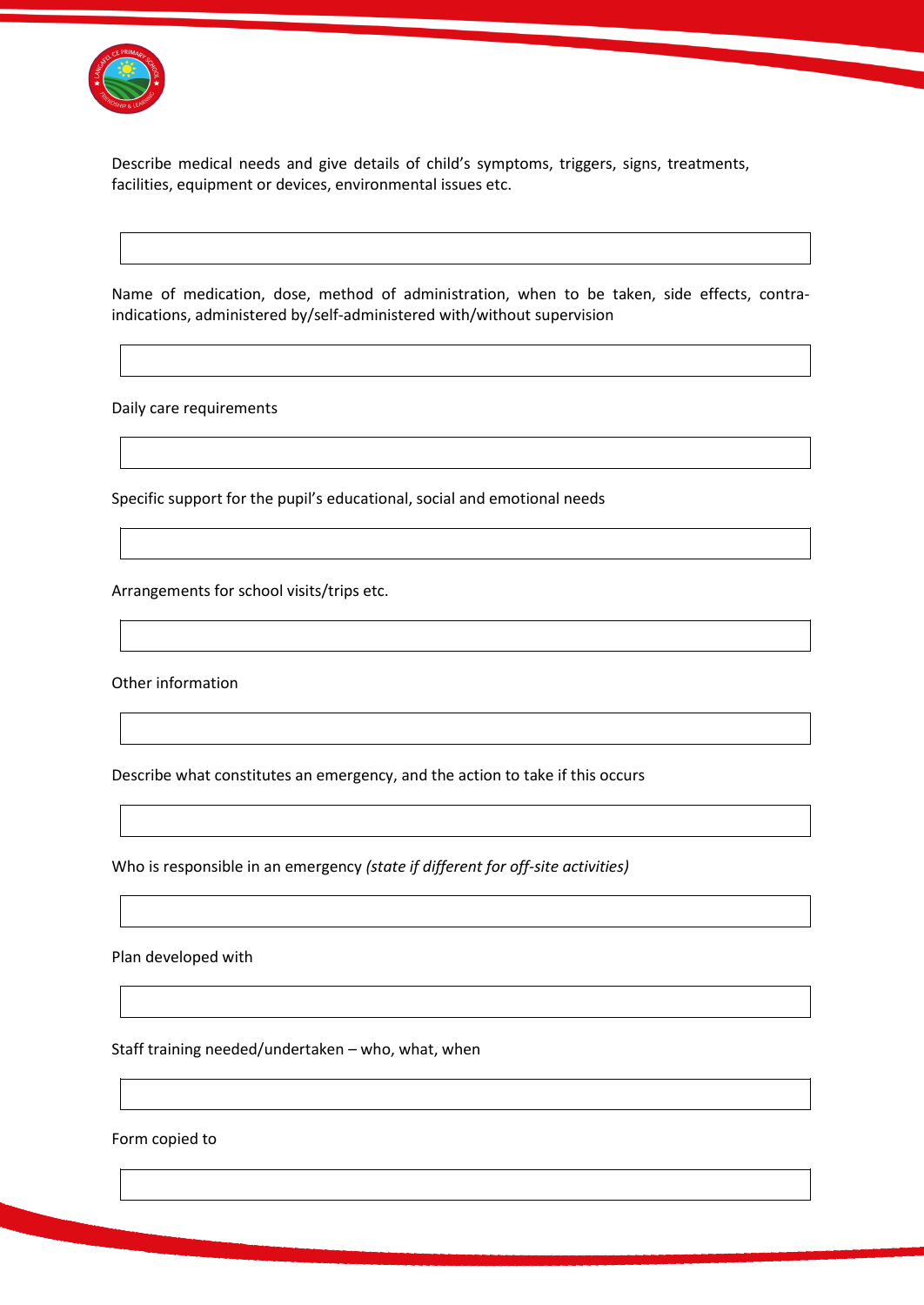

## **Template B: parental agreement for school to administer medicine**

The school will not give your child medicine unless you complete and sign this form, and the school or setting has a policy that the staff can administer medicine.

| Date for review to be initiated by                                         |  |
|----------------------------------------------------------------------------|--|
| Name of school/setting                                                     |  |
| Name of child Date of                                                      |  |
| birth                                                                      |  |
| Group/class/form                                                           |  |
| Medical condition or illness                                               |  |
|                                                                            |  |
| <b>Medicine</b>                                                            |  |
| Name/type of medicine<br>(as described on the container)                   |  |
| Expiry date                                                                |  |
| Dosage and method                                                          |  |
| Timing                                                                     |  |
| Special<br>precautions/other<br>instructions                               |  |
| Are there any side effects that the<br>school/setting needs to know about? |  |
| Self-administration $-y/n$                                                 |  |

Procedures to take in an emergency

## **NB: Medicines must be in the original container as dispensed by the pharmacy**

## **Contact Details**

Name

Daytime telephone no.

Relationship to child

Address

I understand that I must deliver the medicine personally to

[agreed member of staff]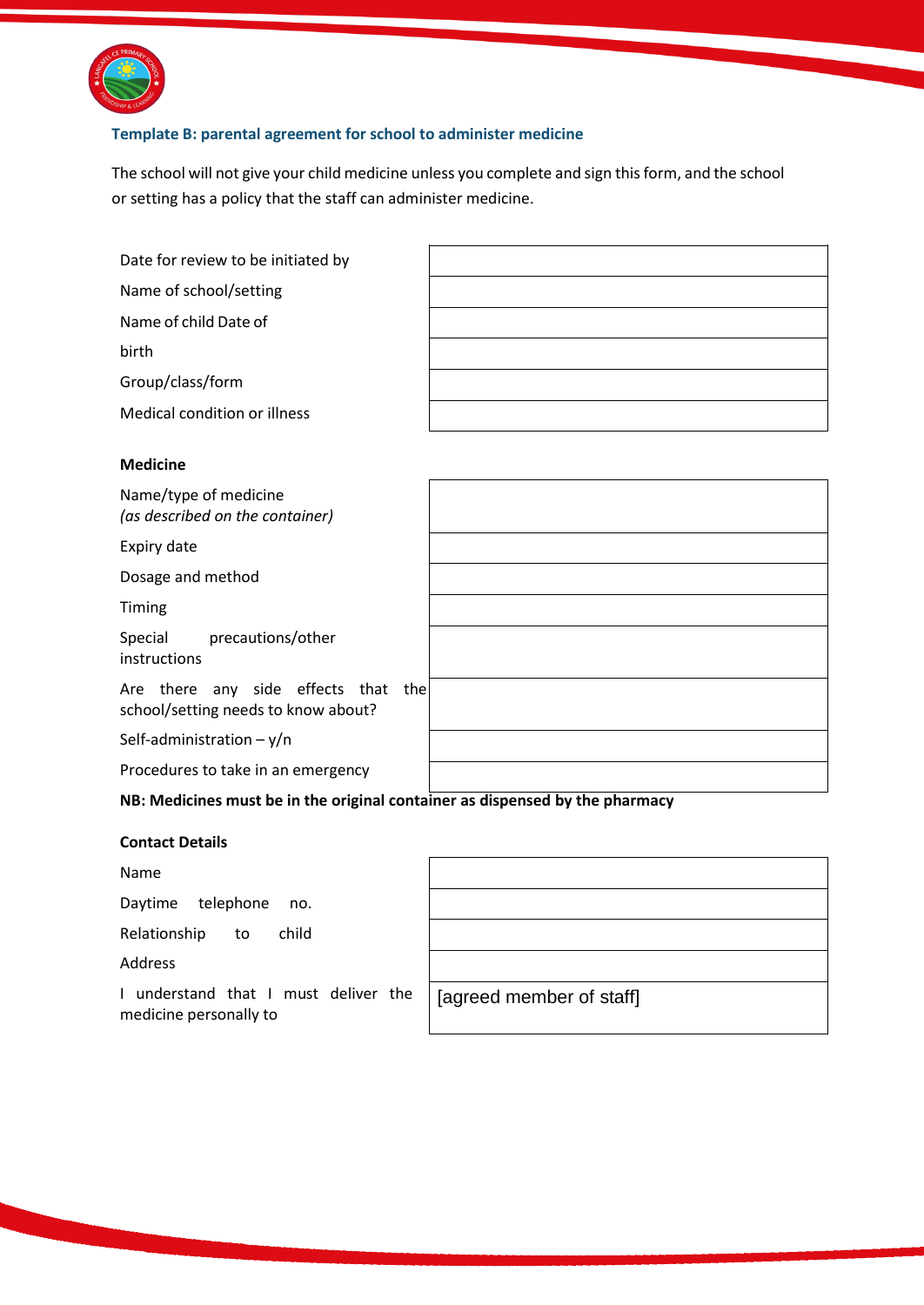

The above information is, to the best of my knowledge, accurate at the time of writing and I give consent to school/setting staff administering medicine in accordance with the school/setting policy. I will inform the school/setting immediately, in writing, if

there is any change in dosage or frequency of the medication or if the medicine is stopped.

 $Signature(s)$  Date  $Date$  Date  $Date$